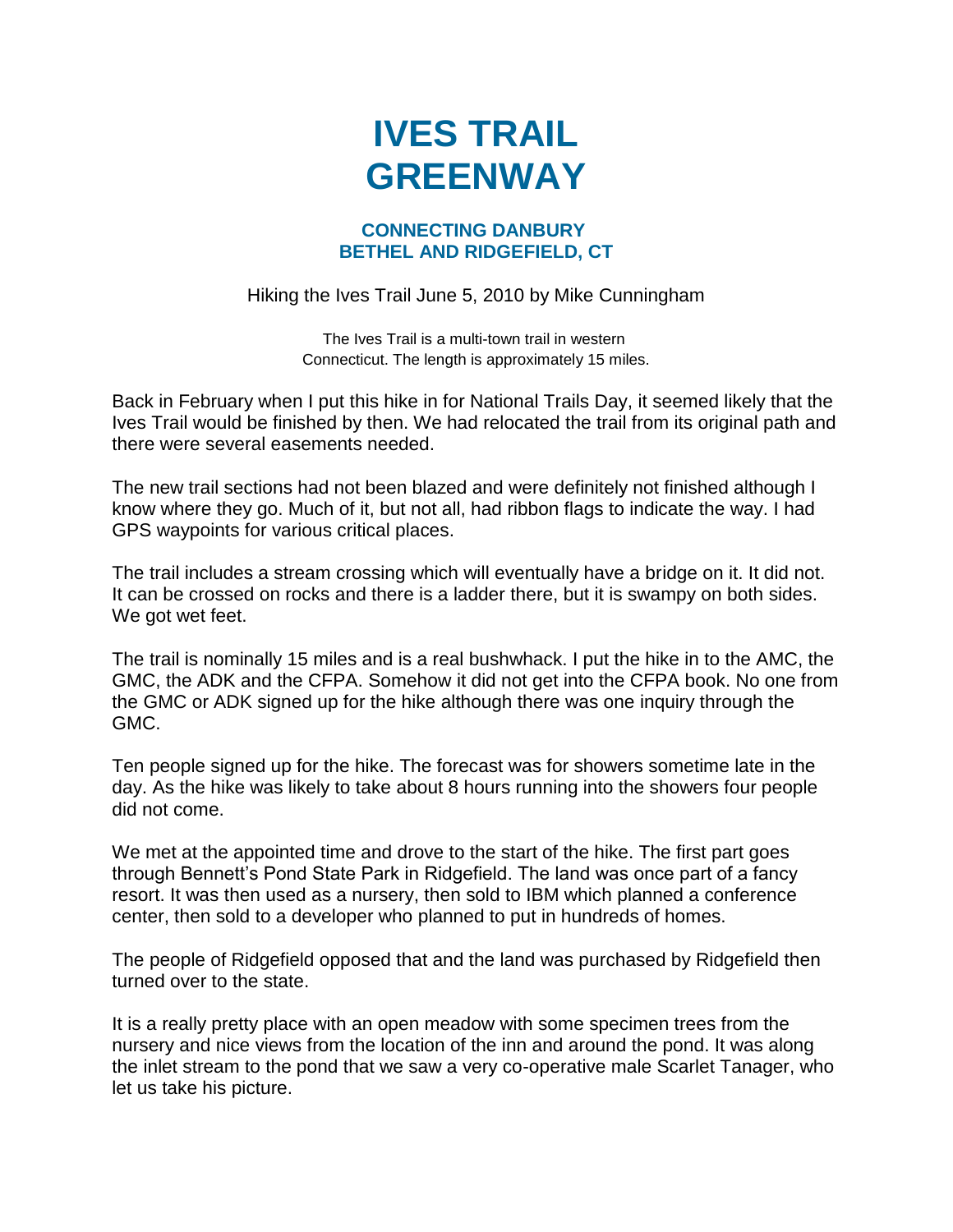From there the trail goes into a Ridgefield open space area and steeply up to a viewpoint which was the site of a cabin (really more of a lean-to) where Charles Ives spent some time.

The trail continues down and around through the western side of Wooster Mountain State Park, coming down to busy Route 7. We crossed Route 7 at a crosswalk and after about a ¼ mile road walk went into the woods on an old wood road actually named Old Wood Road (after someone named Wood).

We then climbed up the western side of Moses Mountain in the eastern section of Wooster Mountain State Park. From here we went down into a gorge which contains the watershed divide between the Still and Saugatuck rivers.

Then once again up, this time into Tarrywile Park to the viewpoint at Mootry Peak, where we had lunch. After lunch we hiked down (and up) to Parks Pond in the main area of Tarrywile Park. Here we were met by Sandy Moy & Becky Petro with cold water and by Tina Maripuu with brownie and oatmeal cookies!

Sandy Moy is a member of the Ives Trail Task Force and the Executive Director of Tarrywile Park and Mansion, Tina Maripuu is the Secretary of the Ives Trail Task Force. We were all very happy to see them and I heard many comments later on from the hikers expressing their appreciation.

Now the fun part started. The trail continues along a trail through Tarrywile Park and then on another old wood road into a section of Tarrywile which is not contiguous with the rest of the park. Then we got to the "fish", so called because the property shape resembles a fish tail.

Here there was no trail. We went up between cliffs following ribbons through a Mountain Laurel thicket. After topping out we went down a cliff on the other side and out onto another woods road.

After another short bushwhack we emerged onto another woods road called Old Post Road. We followed this for over a mile to another bushwhack edging around a swamp. It was about here we started hearing thunder. We got out our rain gear and continued.

We then emerged onto another old woods road called Old Starr's Plain Road and another bushwhack up a hill through Land Trust of Danbury (LTD) property, now in the rain, then down the hill and along the edge of some private property where we crossed the unbridged stream.

It was hard to tell whether our feet were wet from the stream or from the rain. Once again up a hill to Long Ridge Road. Here the trail ends only to start again about 0.4 miles further north on Long Ridge Road.